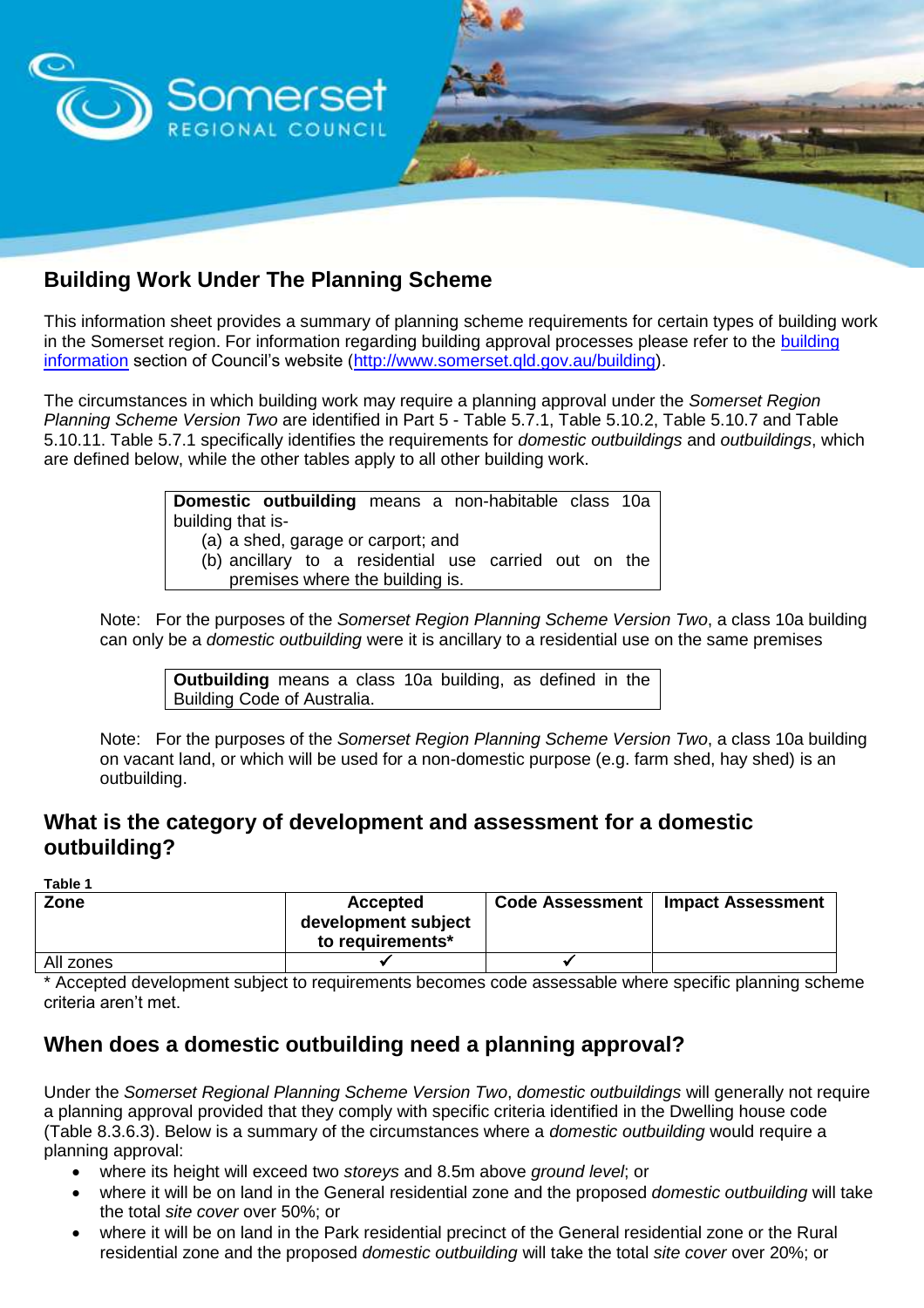- where it will be on land in the Park residential precinct of the General residential zone, Rural residential zone or Emerging community zone and it will be setback less than 10m from the street frontage; or
- where it will be on land in the Rural zone and will be setback less than 15m from the street frontage or any side boundary; or
- where on land in any zone, other than the Rural zone, and the *gross floor area* of all *domestic outbuildings* on the site will be greater than 70% of the *gross floor area* of the *dwelling house*; or
- where it will be on land in the Centre zone, Emerging community zone, General residential zone, Rural residential zone or Township zone and there will be more than two *domestic outbuildings* on the *premises*.

### **What is the category of development and assessment for an outbuilding?**

| Table 2                               |                         |                                                               |                           |                                    |
|---------------------------------------|-------------------------|---------------------------------------------------------------|---------------------------|------------------------------------|
| Zone                                  | Accepted<br>development | <b>Accepted</b><br>development<br>subject to<br>requirements* | Code<br><b>Assessment</b> | <b>Impact</b><br><b>Assessment</b> |
| General residential (Table 6.2.4.3.A) |                         |                                                               |                           |                                    |
| Emerging community (Table 6.2.3.3)    |                         |                                                               |                           |                                    |
| Rural (Table 6.2.9.3)                 |                         |                                                               |                           |                                    |
| Rural residential (Table 6.2.8.3)     |                         |                                                               |                           |                                    |
| Township (Table 6.2.10.1)             |                         |                                                               |                           |                                    |
| All others                            |                         |                                                               |                           |                                    |

\* Accepted development does not require planning approval under any circumstance.

## **When does an outbuilding need a planning approval?**

A class 10a building on vacant land will require a planning approval only if it will be located on land in the General residential zone, Emerging community zone, Rural zone, Rural residential zone or Township zone. The relevant criteria an application must demonstrate compliance with can be found in the tables identified in brackets in the zone column of Table 2 above.

### **When does other building work need a planning approval?**

| Table 3                         |                                |                                                               |                           |                             |
|---------------------------------|--------------------------------|---------------------------------------------------------------|---------------------------|-----------------------------|
| Zone                            | <b>Accepted</b><br>development | <b>Accepted</b><br>development<br>subject to<br>requirements* | Code<br><b>Assessment</b> | Impact<br><b>Assessment</b> |
| Air transport (Table 7.2.2.3)   |                                |                                                               |                           |                             |
| Flood hazard (Table 7.2.7.3.A)  |                                |                                                               |                           |                             |
| Local heritage (Table 7.2.11.3) |                                |                                                               |                           | ✓∧                          |
| All others                      |                                |                                                               |                           |                             |

**\*** Accepted development does not require planning approval under any circumstance.

- ~ Accepted development subject to requirements becomes code assessable where specific planning scheme criteria are not met.
- ^ Only where it will involve the demolition (including partial), relocation or removal of a Local heritage place

Outside of the circumstances identified above, building work will only need building approval. Below is a summary of the circumstances where a planning approval will need to be obtained under the *Somerset Region Planning Scheme Version Two*:

- where it will be located within the Kilcoy non-directional beacon buffer, Mt Glorious Airservices Tower buffer, RAAF Amberley Air Base Building height restriction area, RAAF Amberely Air Base 20-25 ANEF contour or the RAAF Amberley Air Base Operational airspace – wildlife attraction restriction area identified on the **Air transport overlay map OM002**; or
- where it is not a swimming pool, carport, patio or verandah AND it will be located on a site located in an Extreme, High, Significant, Low or Potential flood hazard area on the **Flood hazard overlay maps OM007a-g** AND it will not comply with the acceptable outcomes of the Flood hazard overlay code (Table 7.2.7.3.A); or